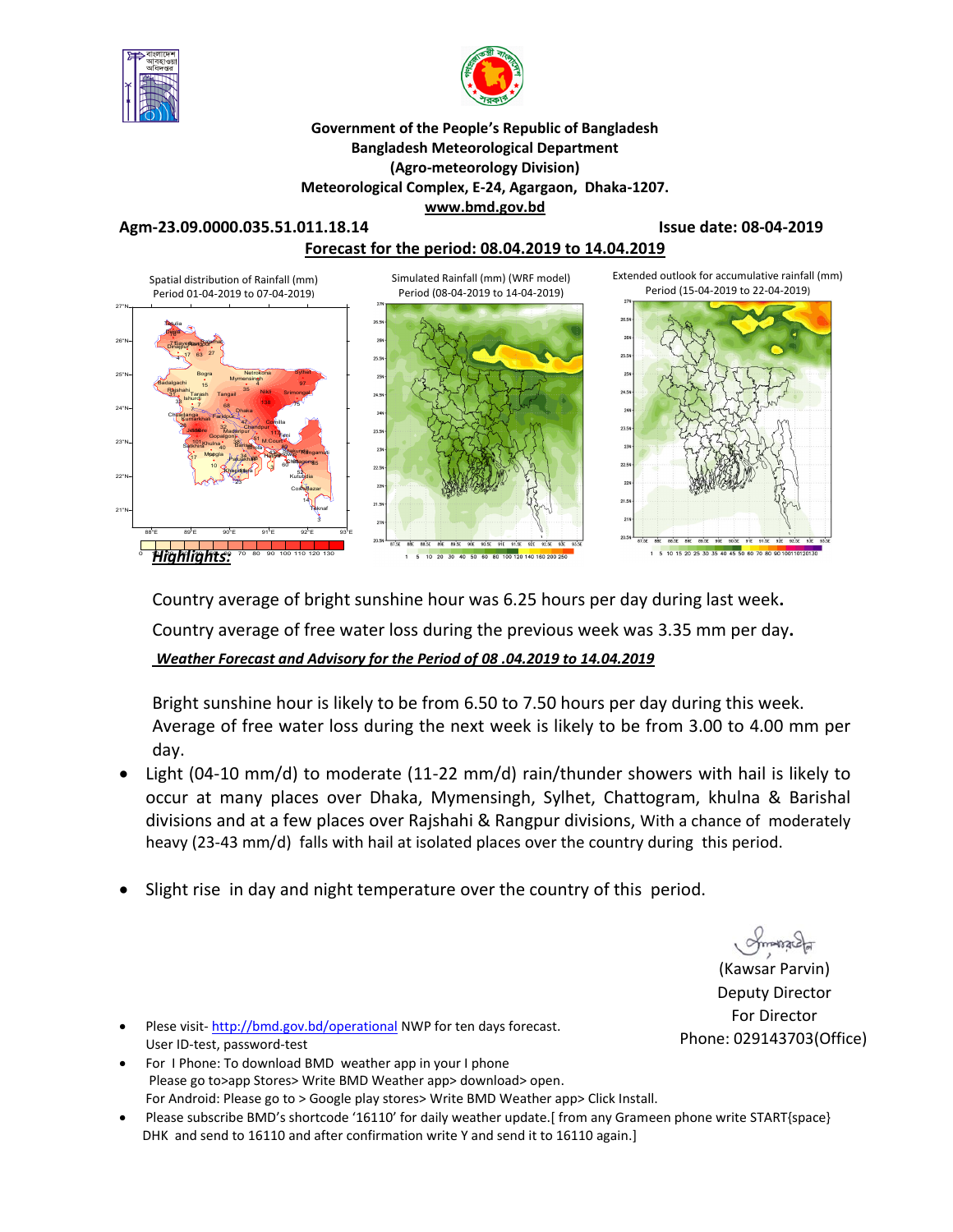### **Short Weather description Period: 01.04.2019 to 07.04.2019**

| Maximum And Minimum Temperature (Range and Extreme) |  |
|-----------------------------------------------------|--|
|                                                     |  |

| <b>Divisions</b> | <b>Maximum temperature</b><br>range in <sup>o</sup> C |   |      |  | <b>Highest maximum</b><br>temperature in <sup>o</sup> C |      |    |      |   | Minimum temperature<br>Range in <sup>o</sup> C |                | Lowest minimum<br>temperature in <sup>o</sup> C |      |               |
|------------------|-------------------------------------------------------|---|------|--|---------------------------------------------------------|------|----|------|---|------------------------------------------------|----------------|-------------------------------------------------|------|---------------|
| <b>Dhaka</b>     | 28.2                                                  |   | 33.8 |  | <sup>o</sup> C Faridpur                                 | 33.8 | ΄C | 16.5 |   | 25.1                                           | °c             | <b>Nikli</b>                                    | 16.5 | °cl           |
| Mymensingh       | 27.0                                                  |   | 30.7 |  | <sup>o</sup> C Mymensingh                               | 30.7 | ΄C | 17.1 |   | 23.2                                           | °c             | Netrokona                                       | 17.1 | ்ட            |
| Chattogram       | 29.6                                                  | - | 34.6 |  | C Sitakunda & M. Court                                  | 34.6 | °c | 17.5 |   | 25.5                                           | $^{\circ}$ c   | Feni                                            | 17.5 | $^{\circ}$ cl |
| Sylhet           | 29.4                                                  |   | 32.4 |  | °C Sylhet                                               | 32.4 | °C | 15.7 |   | 22.5                                           | °c             | <b>Srimongal</b>                                | 15.7 | °cl           |
| Rajshahi         | 26.6                                                  |   | 34.6 |  | <sup>o</sup> C Rajshahi                                 | 34.6 | ۰c | 17.3 |   | 25.0                                           | °c             | <b>Badalgachhi</b>                              | 17.3 | $^{\circ}$ cl |
| Rangpur          | 26.0                                                  | - | 32.0 |  | °C Tetulia                                              | 32.0 | 'c | 17.5 | ۰ | 21.5                                           | $^{\circ}$     | tetulia                                         | 17.5 | $\mathbf{C}$  |
| Khulna           | 29.4                                                  | - | 35.0 |  | °C Khulna                                               | 35.0 | °c | 18.4 |   | 25.5                                           | °c             | <b>Kumarkhali</b>                               | 18.4 | °cl           |
| Barishal         | 29.5                                                  |   | 35.4 |  | 'C Khepupara                                            | 35.4 | 'C | 19.8 |   | 25.5                                           | $\mathfrak{g}$ | <b>Khepupara</b>                                | 19.8 | $^{\circ}$ c  |

| Name of the<br><b>Divisions</b> | Name of the<br><b>Stations</b> | Total<br>Rainfall<br>in (mm) | Normal<br>Rainfall<br>in (mm) | <b>Deviation</b><br>in % | Total<br>Rainy<br>days | Average<br>Max<br>in% | Average<br>Min<br>in% | Average<br>Max.<br>Humidity Humidity temp in °C | Average<br>Normal<br>Max.<br>temp in<br>℃ | Min.<br>temp in °<br>С | Average Average<br>Normal<br>Min.<br>temp in<br>C |
|---------------------------------|--------------------------------|------------------------------|-------------------------------|--------------------------|------------------------|-----------------------|-----------------------|-------------------------------------------------|-------------------------------------------|------------------------|---------------------------------------------------|
| Dhaka                           | Dhaka                          | 047                          | 23                            | 104                      | 03                     | 092                   | 56                    | 31.5                                            | 34.1                                      | 21.0                   | 23.4                                              |
|                                 | Faridour                       | 032                          | 15                            | 113                      | 04                     | 094                   | 55                    | 324                                             | 34.5                                      | 21.6                   | 22.8                                              |
|                                 | Madaripur                      | 038                          | 22                            | 73                       | 03                     | 097                   | 051                   | 032                                             | 33.8                                      | 021                    | 23.0                                              |
|                                 | Nki                            | 138                          | $\star\star$                  | $\star\star\star$        | 07                     | 097                   | 69                    | 30.2                                            |                                           | 20.2                   |                                                   |
|                                 | Tangail                        | 068                          | 17                            | 300                      | 03                     | 095                   | 52                    | 31.1                                            | 33.4                                      | 20.0                   | 21.7                                              |
|                                 | Gopalgoni                      | 040                          | $\star\star$                  | $***$                    | 03                     | 096                   | 60                    | 31.7                                            | $\star\star$                              | 21.9                   | $\star\star$                                      |
| Mymensingh                      | Mymensingh                     | 035                          | 14                            | 150                      | 03                     | 094                   | 68                    | 29.0                                            | 32.0                                      | 20.5                   | 21.7                                              |
|                                 | Netrokona                      | 004                          | $\star\star$                  | $\star\star\star$        | 04                     | $\star\star$          |                       |                                                 |                                           | $\star\star$           | $\star\star$                                      |
| Chattogram                      | Chattogram                     | 052                          | 15                            | 247                      | 04                     | $\star\star$          | $\star\star$          | 032                                             | 31.6                                      | 022                    | 22.8                                              |
|                                 | Sitakunda                      | 061                          | 21                            | 190                      | 03                     | $\star\star$          | $\star\star$          | $\star\star$                                    | 31.8                                      | $\star\star$           | 23.0                                              |
|                                 | Rangamati                      | 055                          | 16                            | 244                      | O <sub>3</sub>         | 096                   | 25                    | 326                                             | 33.2                                      | 20.8                   | 22.2                                              |
|                                 | Cox'sBazar                     | 014                          | 15                            | -7                       | 04                     | 092                   | 61                    | 31.9                                            | 323                                       | 225                    | 23.5                                              |
|                                 | Teknaf                         | $\infty$                     | 7                             | -57                      | 02                     | $\star\star$          | $\star\star$          | $\star\star$                                    | 31.6                                      | **                     | 23.1                                              |
|                                 | Hatiya                         | œз                           | 14                            | $-79$                    | 03                     | 100                   | 065                   | 31.50                                           | 320                                       | 22.4                   | 23.7                                              |
|                                 | Sandwip                        | œю                           | 15                            | 300                      | 04                     | 096                   | 060                   | 31.20                                           | 31.2                                      | 21.7                   | 24.0                                              |
|                                 | Kutubdia                       | 005                          | 14                            | -64                      | 03                     | 091                   | 63                    | 031.8                                           | 31.1                                      | 22.1                   | 23.2                                              |
|                                 | Feni                           | 080                          | 20                            | 300                      | 05                     | 096                   | 52                    | 322                                             | 32.1                                      | 20.9                   | 23.1                                              |
|                                 | MCourt                         | 043                          | 20                            | 115                      | 04                     | 097                   | 57                    | 324                                             | 32.5                                      | 21.9                   | 23.1                                              |
|                                 | Chandpur                       | 051                          | 15                            | 240                      | 04                     | 096                   | 55                    | 323                                             | 32.8                                      | 21.6                   | 23.2                                              |
|                                 | Qumilla                        | 117                          | 27                            | 333                      | O5                     | 097                   | 064                   | 031                                             | 320                                       | 021                    | 22.2                                              |
| <b>Sylhet</b>                   | Sylhet                         | 097                          | 67                            | 45                       | œ.                     | $\star\star$          | $\star\star$          | $\star\star$                                    | 31.2                                      |                        | 20.6                                              |
|                                 | Srimongal                      | 075                          | 41                            | 83                       | O4                     | ¥                     | $\star\star$          | 031                                             | 32.9                                      | 020                    | 20.5                                              |
| Rajshahi                        | Raishahi                       | œз                           | 7                             | 371                      | O4                     | 096                   | 56                    | 32.1                                            | 35.7                                      | 21.4                   | 21.7                                              |
|                                 | Bogura                         | 015                          | 6                             | 150                      | œ                      | 092                   | 56                    | 29.4                                            | 33.8                                      | 20.8                   | 21.9                                              |
|                                 | Ishurdi                        | 007                          | 9                             | -22                      | œ                      | 096                   | 048                   | 032                                             | 35.3                                      | 021                    | 220                                               |
|                                 | Badalgachi                     | 031                          | **                            | $\star\star\star$        | œ                      | 096                   | 058                   | 029                                             | $\star\star$                              | 020                    | $\star\star$                                      |
|                                 | Tarash                         | 007                          | **                            | ***                      | O4                     | ¥                     | ¥                     | ¥                                               | $\star\star$                              | <b>**</b>              | 荠                                                 |
| Rangpur                         | Rangpur                        | 063                          | 11                            | 473                      | 06                     | 092                   | 62                    | 28.7                                            | 32.1                                      | 19.3                   | 20.0                                              |
|                                 | Dinajpur                       | 004                          | 7                             | -43                      | œ                      | 092                   | 60                    | 28.8                                            | 33.2                                      | 16.4                   | 19.9                                              |
|                                 | Sayedpur                       | 017                          | **                            | ***                      | 05                     | 089                   | 61                    | 28.0                                            | $\star\star$                              | 19.0                   | **                                                |
|                                 | Rajarhat                       | 027                          | **                            | ***                      | œ.                     | 092                   | 75                    | 28.1                                            | $\star\star$                              | 19.1                   | $\star\star$                                      |
|                                 | Tetulia                        | 076                          | **                            | ***                      | 01                     | $\star\star$          | $\star\star$          | $\star\star$                                    | $\star\star$                              | $\star\star$           | $\star\star$                                      |
|                                 | Dimta                          | 071                          | **                            | ***                      | 04                     | 093                   | 53                    | 28.3                                            | **                                        | 18.9                   | $\star\star$                                      |
| Khulna                          | Khulna                         | 014                          | 13                            | 8                        | œ                      | 092                   | 053                   | œз                                              | 34.5                                      | O23                    | 23.5                                              |
|                                 | Mongla                         | 010                          | $\star\star$                  | ***                      | 01                     | 096                   | 59                    | 324                                             | ₩                                         | 23.2                   |                                                   |
|                                 | Jashore                        | 101                          | 11                            | 818                      | œ                      | 095                   | 056                   | $\alpha$ 33                                     | 35.3                                      | 022                    | 22.8                                              |
|                                 | Chuadanga                      | 028                          | 7                             | 300                      | œ                      | 095                   | 56                    | 329                                             | 35.1                                      | 22.1                   | 22.2                                              |
|                                 | Satkhira                       | 017                          | 11                            | 55                       | 01                     | 096                   | 48                    | 328                                             | 34.7                                      | 23.0                   | 23.7                                              |
|                                 | Kumarkhali                     | 116                          | $\star\star$                  | $\star\star\star$        | 04                     | $\star$               | $\star\star$          |                                                 |                                           |                        | 太太                                                |
| Barishal                        | Barisal                        | 034                          | 17                            | 100                      | œ                      | 097                   | 58                    | 322                                             | 33.4                                      | 22.4                   | 23.2                                              |
|                                 | Bhola                          | 068                          | 18                            | 278                      | œ                      | 097                   | 56.0                  | 32.4                                            | 32.8                                      | 22.6                   | 23.6                                              |
|                                 | Patuakhali                     | 011                          | 14                            | -21                      | œ.                     | 098                   | 58                    | 33.0                                            | 33.1                                      | 23.0                   | 23.5                                              |
|                                 | Khepupara                      | 023                          | 12                            | 92                       | œ                      | 096                   | 58                    | 32.3                                            | 326                                       | 23.1                   | 24.2                                              |

#### *Rainfall analysis* and *average temperature:-* `

 $\overline{a}$ 

Analyses contained in this bulletin are based on preliminary \* un-checked data. \*\* Data not received. \*\*\* Data not available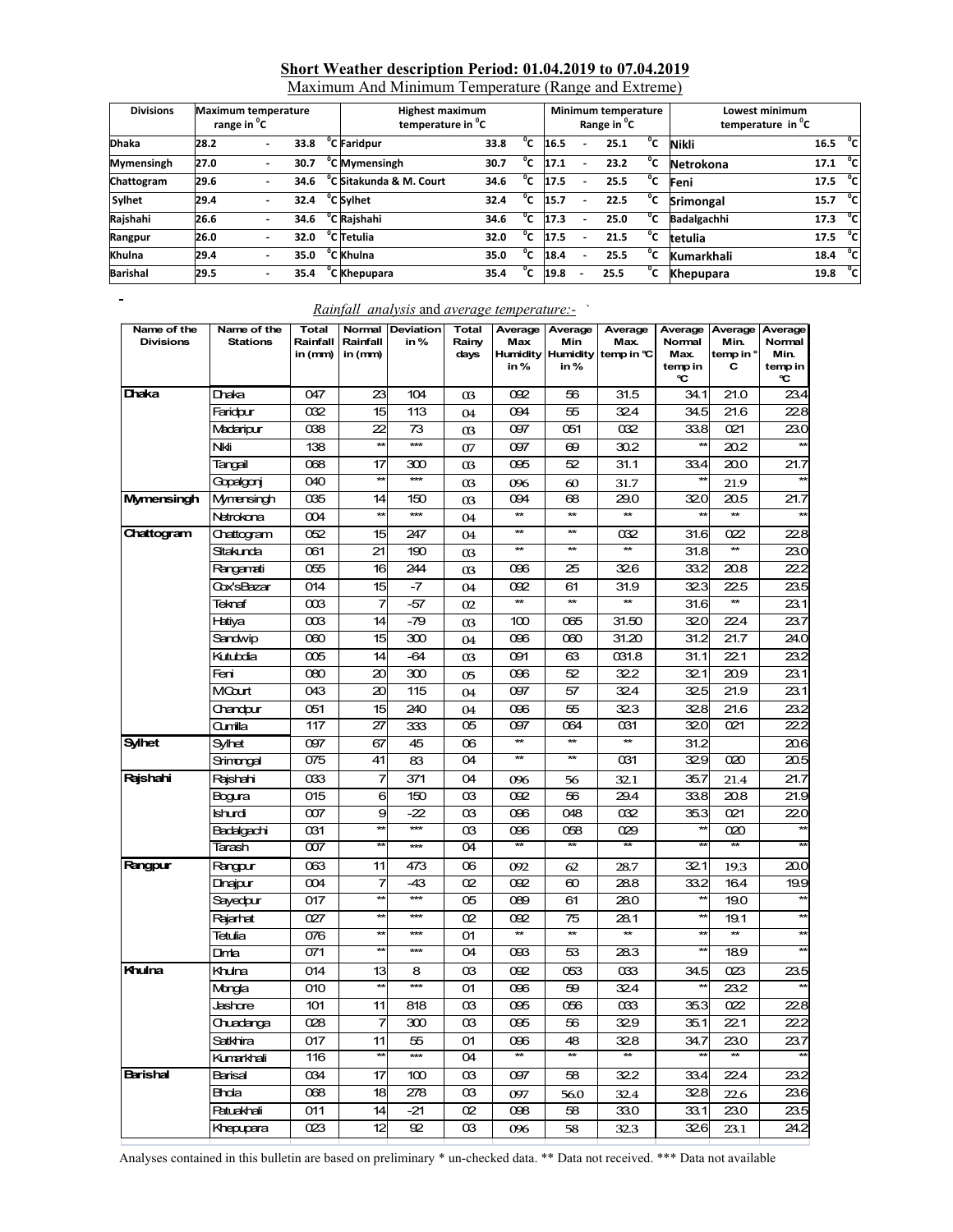

Spatial distribution of Rainfall (mm). Period (01-04-2019 to 07-04-2019)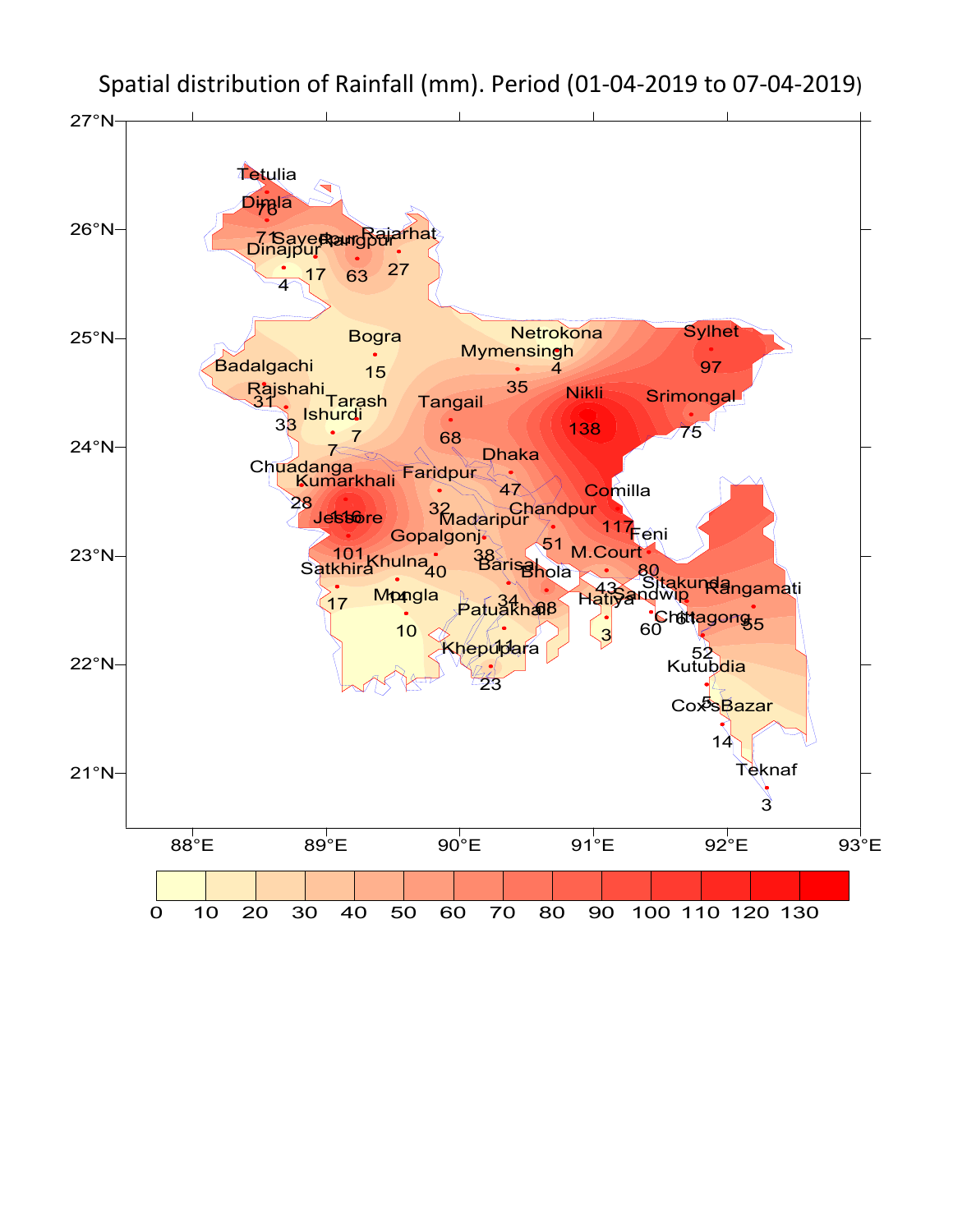



# গণপ্রজাতন্ত্রী বাংলাদেশ সরকার বাংলাদেশ আবহাওয়া অধিদপ্তর কৃষি আবহাওয়া মহাশাখা আবহাওয়া ভবন, ই-২৪, আগারগাঁও, ঢাকা-১২০৭।

#### www.bmd.gov.bd

তারিখ: ০৮-০৪-২০১৯ খ্রিঃ

এজিএম-২৩.০৯.০০০০.০৩৫.৫১.০১১.১৮.১৪



Simulated Rainfall (mm) (WRF model)









Extended outlook for accumulative rainfall (mm) Period (15-04-2019 to 22-04-2019)



1 5 10 15 20 25 30 35 40 45 50 60 70 80 90

## প্ৰধান বৈশিষ্ট্য সমূহঃ-

গত সপ্তাহে দেশের দৈনিক বাষ্পীভবনের গড় ৩.৩৫ মিঃ মিঃ ছিল।

## আবহাওয়ার পূর্বাভাসঃ ০৮-০৪-২০১৯ থেকে ১৪-০৪-২০১৯ খ্রিঃ পর্যন্ত।

এ সপ্তাহে দৈনিক উজ্জুল সূর্য কিরণ কাল ৬.৫০ থেকে ৭.৫০ ঘন্টার মধ্যে থাকতে পারে ।

আগামী সপ্তাহের বাঙ্গীভবনের দৈনিক গড় ৩.০০ মিঃ মিঃ থেকে ৪.০০ মিঃ মিঃ থাকতে পারে।

- এ সময়ে ঢাকা, ময়মনসিংহ, সিলেট, চট্রগ্রাম, খুলনা ও বরিশাল বিভাগের অনেক স্থানে এবং রাজশাহী ও রংপুর বিভাগের কিছু কিছু স্থানে হাল্কা (০৪-১০ মি. মি./প্রতিদিন) থেকে মাঝারি (১১-২২ মি. মি./প্রতিদিন) ধরণের শিলাসহ বৃষ্টি/ বজ্রবৃষ্টি হতে পারে। সেই সাথে দেশের কোথাও কোথাও বিছিন্নভাবে শিলাসহ মাঝারি ধরণের ভারী (২৩-৪৩ মি. মি./প্রতিদিন) বৰ্ষণ হতে পাৱে।
- এ সময়ে সারাদেশের দিন ও রাতের তাপমাত্রা সামান্য বৃদ্ধি পেতে পারে।
- Plese visit-http://bmd.gov.bd/operational NWP for ten days forecast. User ID-test, password-test
- For I Phone: To download BMD weather app in your I phone Please go to>app Stores> Write BMD Weather app> download> open. For Android: Please go to > Google play stores> Write BMD Weather app> Click Install.
- Please subscribe BMD's shortcode '16110' for daily weather update. [from any Grameen phone write START{space} DHK and send to 16110 and after confirmation write Y and send it to 16110 again.]

(কাওসার পারভীন) উপপরিচালক পরিচালকের পক্ষে

টেলিফোন: ০২৯১৪৩৭০৩ (অফিস)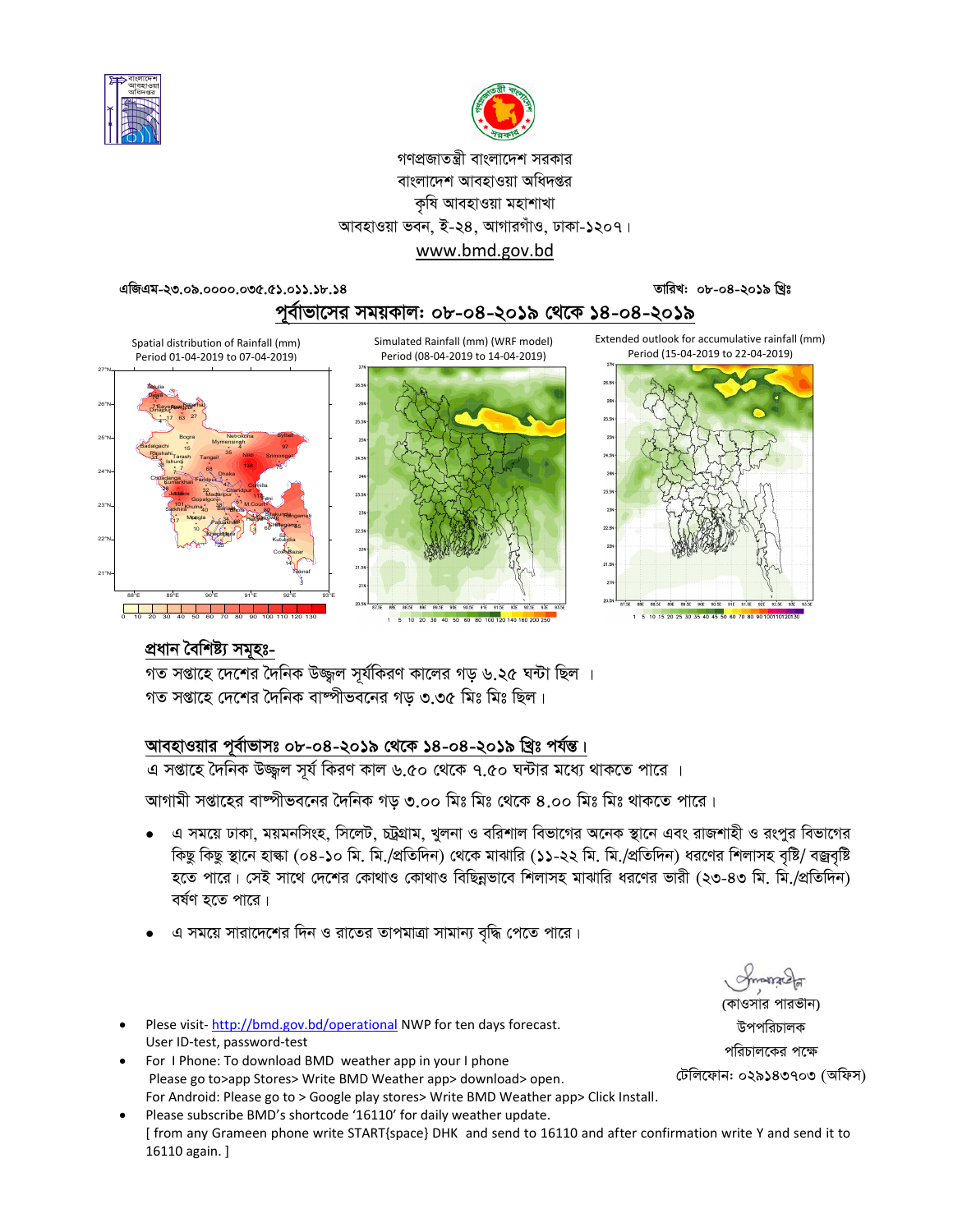#### <u> আবহাওয়া বিবরণী, সমূহ ০১-০৪-২০১৯ থেকে ০৭-০৪-২০১৯</u>

| বিভাগ     | সর্বোচ্চ তাপমাত্রার পরিসর |   |         |                     | সৰ্বোচ্চ তাপমাত্ৰা ° সেঃ |         |                    |                              | সর্বনিম তাপমাত্রার পরিসর °সেঃ |      |                | সর্বনিম্ন তাপমাত্রা °সেঃ |      |                |
|-----------|---------------------------|---|---------|---------------------|--------------------------|---------|--------------------|------------------------------|-------------------------------|------|----------------|--------------------------|------|----------------|
| ঢাকা      | ২৮.২                      |   | ৩৩,৮    | $^{\circ}$ সেঃ      | ফরিদপর                   | 00.b    |                    | $^{\circ}$ পেঃস্ত $^{\circ}$ | $\overline{\phantom{a}}$      | ২৫.১ | $^{\circ}$ সেঃ | নিকলী                    | ১৬.৫ | $^{\circ}$ সেঃ |
| ময়মনসিংহ | ২৭.০                      |   | ৩০.৭    | $^{\circ}$ সেঃ      | ময়মনসিংহ                | ৩০.৭    | $^{\circ}$ সেঃ১৭.১ |                              | $\overline{\phantom{a}}$      | ২৩.২ | ົ<br>সেঃ       | নেত্ৰকোনা                | ১৭.১ | $^{\circ}$ সেঃ |
| চউগ্ৰাম   | ২৯.৬                      | - | ৩ $8.9$ | $^{\circ}$ সেঃ      | সীতাকৃন্ড ও মাইজদী কোর্ট | ৩৪.৬    | $^{\circ}$ সেঃ১৭.৫ |                              | $\overline{\phantom{a}}$      | ২৫.৫ | $^{\circ}$ সেঃ | ফেনী                     | ১৭.৫ | $^{\circ}$ সেঃ |
| সিলেট     | ২৯.৪                      |   | ৩২.৪    | $^{\circ}$ সেঃ      | সিলেট                    | ৩২. $8$ | $^{\circ}$ সেঃ১৫.৭ |                              | $\overline{\phantom{a}}$      | ২২.৫ | $^{\circ}$ সেঃ | শ্ৰীমঙ্গল                | ১৫.৭ | $^{\circ}$ সেঃ |
| রাজশাহী   | ২৬.৬                      |   | ৩৪.৬    | $^{\circ}$ সেঃ      | রাজশাহী                  | ৩৪.৬    | $^{\circ}$ সেঃ১৭.৩ |                              | $\overline{\phantom{a}}$      | ২৫.০ | $^{\circ}$ সেঃ | বদলগাছি                  | ১৭.৩ | $^{\circ}$ সেঃ |
| রংপুর     | ২৬.০                      |   | ৩২.০    | $^{\circ}$ সেঃ      | তেঁতলিয়া                | ৩২.০    | $^{\circ}$ সেঃ১৭.৫ |                              | $\overline{\phantom{a}}$      | ২১.৫ | ۰<br>সেঃ       | তেঁতলিয়া                | ১৭.৫ | $^{\circ}$ সেঃ |
| খুলনা     | ২৯.৪                      |   | ৩৫.০    | $^{\circ}$ সেঃ      | খলনা                     | ৩৫.০    | $^{\circ}$ সেঃ১৮.৪ |                              | $\overline{\phantom{a}}$      | ২৫.৫ | সেঃ            | কুমারখালী                | 5b.8 | $^{\circ}$ সেঃ |
| বরিশাল    | ১.৯.৫                     | - |         | ৩৫.৪ $^{\circ}$ সেঃ | খেপপাডা                  | O(6.8)  | $^{\circ}$ সেঃ১৯.৮ |                              | $\overline{\phantom{a}}$      | ২৫.৫ | ۰<br>সেঃ       | খেপুপাড়া                | ১৯.৮ | $^{\circ}$ সেঃ |

## <u>বৃষ্টিপাত বিশ্লেষন এবং স্বাভাবিক তাপমাত্রা</u>

| বিভাগেৰাম | স্টেশ <b>লেৰা</b> ম | মোট                 |                      | স্বাভাবিৰ বিছ্যুষ্ঠি⁄) | মোট               | সৰ্বোজ্ঞড         | সর্বোনিম্ন        | গড়সৰ্বোষ্ক            | গড                      | সৰ্বনিম্ন        | সৰ্বনিম্ন        |
|-----------|---------------------|---------------------|----------------------|------------------------|-------------------|-------------------|-------------------|------------------------|-------------------------|------------------|------------------|
|           |                     | রষ্টিপাত<br>(মিঃমিঃ | র়ষ্টিপাত<br>(মিঃমিঃ |                        | রষ্টিপাতে:<br>দিন | আৰ্দ্ৰতা<br>(%)   | আৰ্দ্ৰতা          | তাপমাত্রা<br>(ডিগ্রীস) | ষভাবিক<br>তাপমাত্রা     | গড<br>তাপমাত্র   | ষাভাবিব<br>গড    |
|           |                     |                     |                      |                        |                   |                   | (%)               |                        | (ডিগ্ৰী                 | (ডিগ্ৰী          | তাপমাচ্বা        |
|           |                     |                     |                      |                        |                   |                   |                   |                        | সে)                     | সে)              | ডিগ্ৰীস)         |
| ঢাকা      | ঢাকা                | 047                 | 23                   | 104                    | 03                | 092               | 56                | 31.5                   | 34.1                    | 21.0             | 23.4             |
|           | ফরিদপুর             | 032                 | 15                   | 113                    | 04                | 094               | 55                | 324                    | 34.5                    | 21.6             | 228              |
|           | মাদারীপুর           | 038                 | 22                   | 73                     | 03                | 097               | 051               | 032                    | 33.8                    | 021              | 23.0             |
|           | নিকলী               | 138                 | $\star$              | $***$                  | 07                | 097               | 69                | 30.2                   | Ħ                       | 20.2             |                  |
|           | টাঙ্গাইল            | 068                 | 17                   | 300                    | 03                | 095               | 52                | 31.1                   | 33.4                    | 20.0             | 21.7             |
|           | গোপালগঞ্জ           | 040                 | ŵ                    | $***$                  | 03                | 096               | 60                | 31.7                   |                         | 21.9             |                  |
| ময়মনসিংহ | ময়মনসিংহ           | 035                 | 14                   | 150                    | 03                | 094               | 68                | 29.0                   | 320                     | 20.5             | 21.7             |
|           | নেত্ৰকোনা           | 004                 | ÷                    | $***$                  | 04                | $\star\star$      | $\star\star$      |                        |                         | $\star\star$     |                  |
| চট্ৰগ্ৰাম | ঢট্ৰগ্ৰাম           | 052                 | 15                   | 247                    | 04                | $\star\star$      | $\star\star$      | 032                    | 31.6                    | 022              | 228              |
|           | সীতাকুন্ড           | 061                 | 21                   | 190                    | 03                | $\star\star$      | **                |                        | 31.8                    |                  | 23.0             |
|           | রাঙ্গামাটি          | 055                 | 16                   | 244                    | 03                | 096               | 25                | 326                    | 33.2                    | 20.8             | 22.2             |
|           | কক্সবাজার           | 014                 | 15                   | $-7$                   | 04                | 092               | 61                | 31.9                   | 323                     | 225              | 23.5             |
|           | টেকনাফ              | $\infty$            | 7                    | $-57$                  | 02                | $\star\star$      | $\star\star$      | $\star\star$           | 31.6                    | $\star\star$     | 23.1             |
|           | হাতিয়া             | $\alpha$            | 14                   | $-79$                  | 03                | 100               | 065               | 31.50                  | 320                     | 224              | 23.7             |
|           | সন্দ্বীপ            | œю                  | 15                   | 300                    | 04                | 096               | 060               | 31.20                  | 31.2                    | 21.7             | 24.0             |
|           | কুত্ববদীয়া         | 005                 | 14                   | $-64$                  | 03                | 091               | 63                | 031.8                  | 31.1                    | 22.1             | 23.2             |
|           | ফেনী                | 080                 | 20                   | 300                    | 05                | 096               | 52                | 322                    | 321                     | 20.9             | 23.1             |
|           | মাইজদী কাৰ্ট        | 043                 | 20                   | 115                    | 04                | 097               | 57                | 32.4                   | 325                     | 21.9             | 23.1             |
|           | চাঁদপুর             | 051                 | 15                   | 240                    | 04                | 096               | 55                | 323                    | 32.8                    | 21.6             | 23.2             |
|           | কুমিল্লা            | $\overline{117}$    | 27                   | 333                    | O <sub>5</sub>    | 097               | 064               | 031                    | $\overline{320}$        | $\overline{621}$ | $\overline{222}$ |
| সিলেট     | সিলেট               | 097                 | 67                   | 45                     | 06                | <b>**</b>         | **                | $\ast$                 | 31.2                    |                  | 20.6             |
|           | শ্ৰীমঙ্গল           | 075                 | 41                   | 83                     | 04                | **                | ₩                 | 031                    | 329                     | $\overline{020}$ | 20.5             |
| রাজশাহী   | রাজশাহী             | 033                 | 7                    | 371                    | 04                | 096               | 56                | 32.1                   | 35.7                    | 21.4             | 21.7             |
|           | বগুডা               | 015                 | 6                    | 150                    | œ                 | 092               | 56                | 29.4                   | 33.8                    | 20.8             | 21.9             |
|           | ঈশ্বরদী             | 007                 | 9                    | $-22$                  | œ                 | 096               | 048               | 032                    | 35.3                    | 021              | 220              |
|           | বদলগাছী             | 031                 | ×                    | $***$                  | œ                 | 096               | 058               | 029                    | ×                       | 020              |                  |
|           | তাডাশ               | $\infty$            |                      | ***                    | 04                |                   | $\star\star$      |                        | ᇷ                       |                  |                  |
| রংপুর     | রংপুর               | 063                 | 11                   | 473                    | O <sub>6</sub>    | 092               | 62                | 28.7                   | 321                     | 19.3             | 20C              |
|           | দিনাজপুর            | OO4                 | 7                    | $-43$                  | œ                 | 092               | 60                | 28.8                   | 33.2                    | 16.4             | 19.9             |
|           | সৈয়দপুর            | 017                 | ÷                    | $***$                  | 05                | 089               | 61                | 28.0                   | $\star$                 | 19.0             |                  |
|           | রাজারহাট            | 027                 | ×                    | ***                    | œ                 | 092               | 75                | 28.1                   | $\star$                 | 19.1             | $\star$          |
|           | ভের্তুলিয়া         | 076                 | ŧ                    | ***                    | O1                | $\star\star$      | $\star\star$      | $\star\star$           | ×۶                      | $\star\star$     |                  |
|           | ডিমলা               | 071                 |                      | $***$                  | 04                | 093               | 53                | 28.3                   |                         | 18.9             |                  |
| शूलना     | খ়লনা               | 014                 | 13                   | 8                      | œ                 | 092               | 053               | 033                    | 34.5                    | 023              | 23.5             |
|           | মংলা                | 010                 | $\star$              | $***$                  | O1                | 096               | 59                | 32.4                   | ŵ                       | 23.2             |                  |
|           | মশোর                | 101                 | 11                   | 818                    | œ                 | 095               | 056               | OC33                   | 35.3                    | 022              | 228              |
|           | চুয়াডাঙ্গা         | 028                 | 7                    | 300                    | œ                 | 095               | 56                | 32.9                   | 35.1                    | 22.1             | 22.2             |
|           | সাতক্ষীরা           | 017                 | 11                   | 55                     | O1                | 096               | 48                | 328                    | 34.7                    | 23.0             | 23.7             |
|           | কুমারখালী           | $\overline{116}$    | $\overline{r}$       | $***$                  | 04                | $\overline{\ast}$ | $\overline{\ast}$ | $\star\star$           | $\overline{\mathbf{r}}$ | $\star\star$     |                  |
| বরিশাল    | বরিশাল              | 034                 | 17                   | 100                    | œ                 | 097               | 58                | $\overline{322}$       | 33.4                    | 22.4             | 23.2             |
|           | ভোলা                | 068                 | 18                   | 278                    | œ                 | 097               | 56.0              | 32.4                   | 328                     | 22.6             | 23.6             |
|           | পটুয়াথালী          | 011                 | 14                   | -21                    | œ                 | 098               | 58                | 33.0                   | 33.1                    | 23.0             | 23.5             |
|           |                     | 023                 | 12                   | 92                     | œ                 | 096               | 58                | 32.3                   | 326                     | 23.1             | 24.2             |
|           | খেপুপাড়া           |                     |                      |                        |                   |                   |                   |                        |                         |                  |                  |

N.B .Analyses contained in this bulletin are based on preliminary \* un-checked data. \*\* Data not received. \*\*\* Data not available.